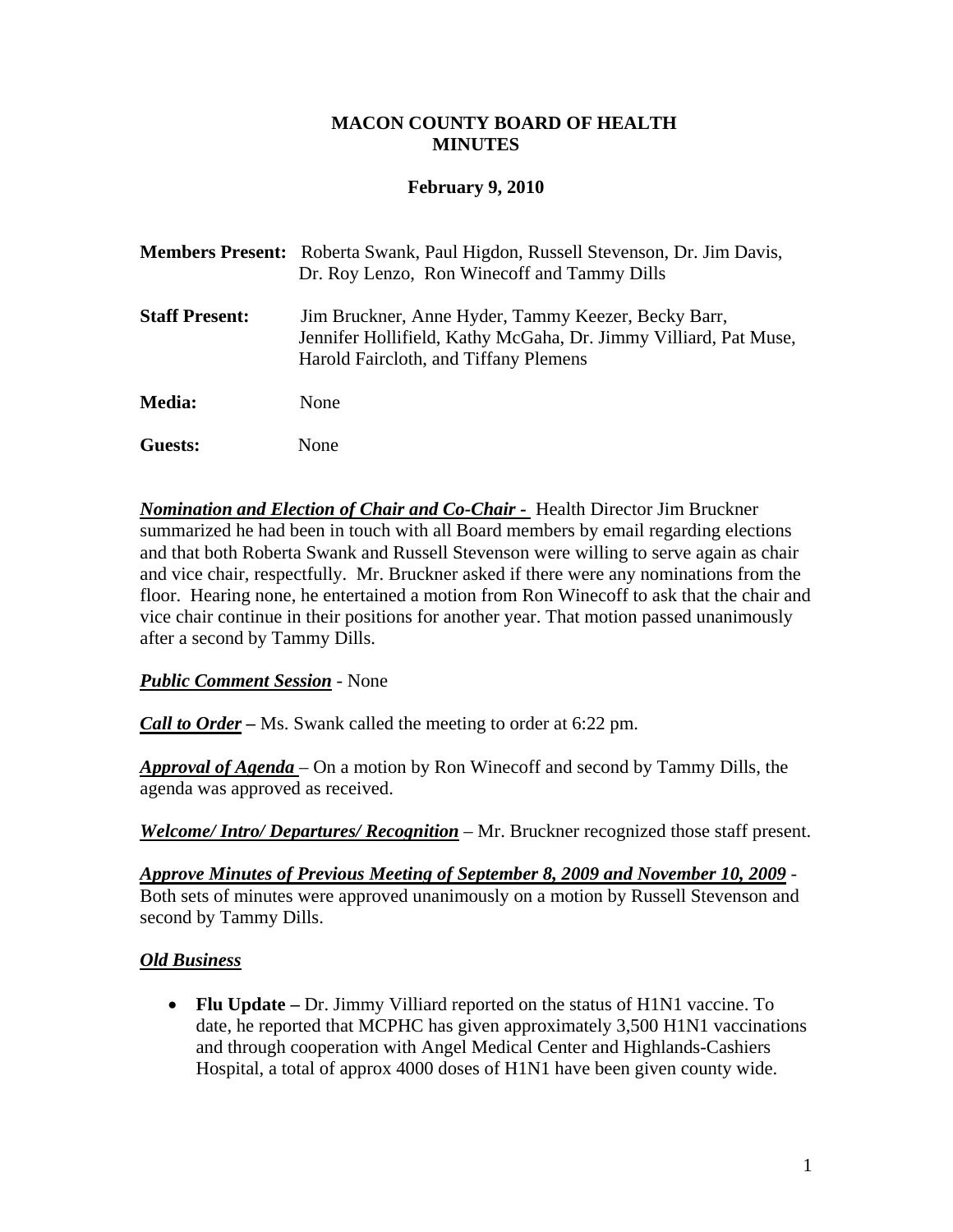### **Macon County Board of Health Minutes February 9, 2010 – Page 2**

- **Well Drillers Meeting Update** Board member Russell Stevenson gave an update on the recent well drillers meeting. He noted the development of this group has been good for improving communication for all concerned.
- **Heart Health Month / Proclamations** Referring to the **two handouts**  describing Heart Healthy Month activities, Jennifer Hollifield reviewed upcoming activities to be held in February.
- **Smoking Rules** Pat Muse reviewed the **packet** of materials summarizing data regarding the new law that took effect on January 2, 2010. He noted that more information about the law can be accessed via the state website at [www.smokefree.nc.gov](http://www.smokefree.nc.gov/) .
- **Free Clinic Update–** Kathy McGaha updated the Board on the plans for a new free clinic to start in the Franklin area on February 24. This clinic will be an extension of the Community Care Clinic in Highlands. She explained that the funding for this project is a three year grant from the NC Office of Research, Demonstrations and Rural Health Development. Kathy noted that volunteers are needed for the clinic – referring to a **handout** listing those specific opportunities.

#### *New Business*

- **KBR Diabetes Grant** A program for adults diagnosed with Type 2 Diabetes is being offered now by the agency. Becky Barr gave an update **(2 handouts)** noting how referrals can be made by physicians for the program. The response to the program has been very positive.
- **SOTCH State of the County Health Report** Board members received **copies**  of the PowerPoint presentation that was reviewed this evening by Kathy McGaha and Becky Barr. They noted that the report – 2009 - is an update of Macon County's health statistics and reflects the progress made in the last year. Community input is included in this report regarding the selected health priorities from the 2007 Community Health Assessment.
- **Set Board Meeting Dates** Board members were made aware of the **meeting schedule for 2010**.
- **Release of County Health Rankings** Mr. Bruckner referred to a brief summary of the County Health Rankings that will be released nationwide on February 17, 2010. He noted that the Robert Wood Johnson Foundation is collaborating with the University of Wisconsin Population Health Institute to develop these rankings for each state's counties. Counties will be ranked on both health outcomes